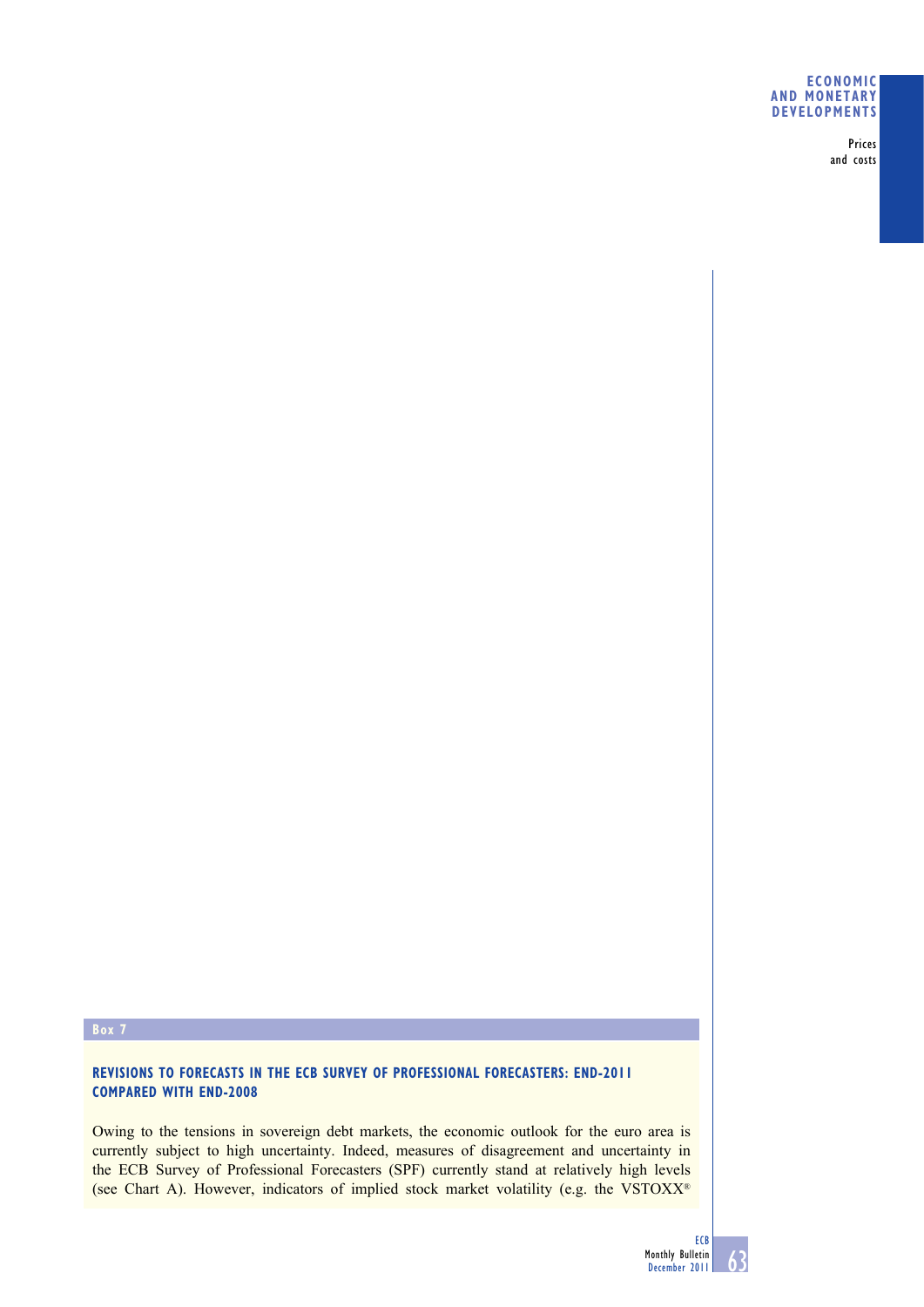

Note: Disagreement is defined as the standard deviation of the point forecasts. Individual uncertainty is defined as the average standard deviation of the individual density forecasts, while aggregate uncertainty is defined as the standard deviation of the aggregate probability distribution.



and the VIX<sup>®</sup>)<sup>1</sup> suggest that the current level of uncertainty is significantly lower than it was at the end of 2008, when the intensification of the financial market tensions led to exceptionally high uncertainty. Forecasters can take increases in uncertainty into account by incorporating them directly into their baseline outlooks or by acknowledging them in the risk assessments surrounding these outlooks. Against this background, this box compares forecast revisions in the most recent SPF round with those in the fourth quarter of 2008. The comparison focuses on expectations for real GDP growth and inflation in the current year and the year ahead.

### **Real GDP growth expectations**

The pattern of revisions to the short-term outlook for economic growth is very similar across the two survey rounds under review. In both cases, annual real GDP growth stood at around  $1\frac{1}{2}\%$  in the second quarter, according to the latest available figures.<sup>2</sup> In the end-2008 survey, respondents on average revised down their forecasts for real GDP growth by 0.4 percentage point for the current year and 1.0 percentage point for the year ahead. This compares with slightly lower revisions of 0.3 percentage point and 0.8 percentage point respectively in the end-2011 survey (see Chart B).

1 The EURO STOXX 50<sup>®</sup> Volatility (VSTOXX<sup>®</sup>) indices reflect market expectations of near-term up to long-term volatility of the EURO STOXX 50<sup>®</sup> index, which covers a selection of sector-leading blue-chip companies in the euro area equity market. The CBOE Volatility Index® (VIX®) is a similar measure available for several future horizons and is based on the S&P 500® index, which covers leading companies in the US equity market. These measures of implied volatility are based on the prices of the options on the underlying indices.

2 When the SPF for the fourth quarter of 2008 was conducted, the latest available figure for real GDP growth in the second quarter was 1.4%, which was later revised down to 1.2%. When it was conducted for the fourth quarter of 2011, the latest available figure for real GDP growth in the second quarter was 1.6%.

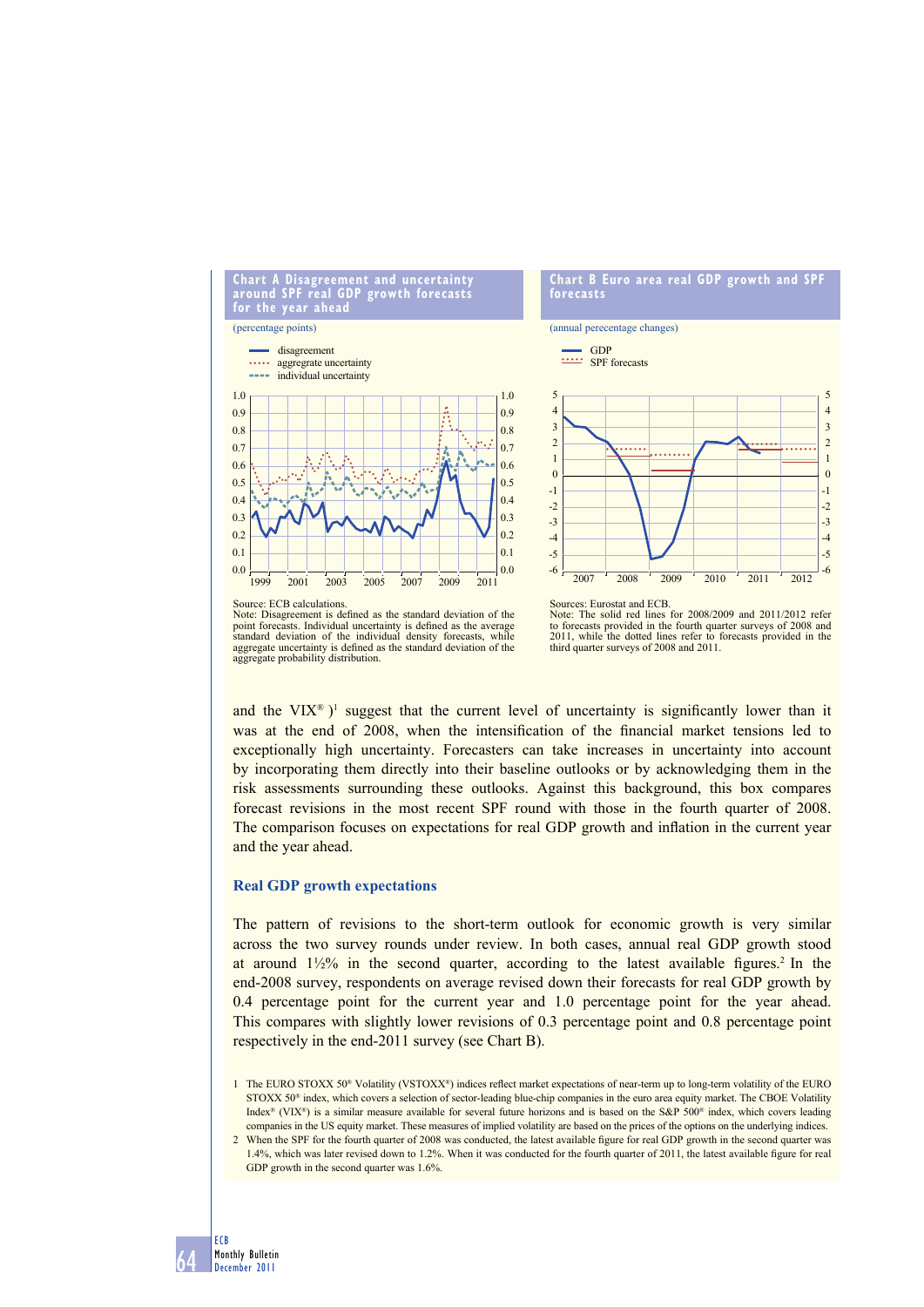#### Prices and costs

| Table A Assessment of the risks to the outlook for real GDP growth |                      |                |                |      |         |                |
|--------------------------------------------------------------------|----------------------|----------------|----------------|------|---------|----------------|
|                                                                    | <b>Survey rounds</b> |                |                |      |         |                |
| Views on the balance of risks <sup>1)</sup>                        |                      | <b>O3 2008</b> | <b>O4 2008</b> |      | O3 2011 | <b>O4 2011</b> |
| Survey horizon                                                     | 2008                 | $-26$          | $-14$          | 2011 | $-13$   | $-9$           |
|                                                                    | 2009                 |                | $-19$          | 2012 | $-6$    | 3              |
| Probability of negative annual growth in the year ahead            |                      | <b>O3 2008</b> | <b>Q4 2008</b> |      | O3 2011 | <b>O4 2011</b> |
| Survey horizon                                                     | 2009                 | $1\%$          | 29%            | 2012 | 2%      | 11%            |

#### **Table A Assessment of the risks to the outlook for real GDP growth**

1) Figures indicate the difference between a) the number of respondents reporting a point forecast below the mean of their probability distribution (indicating upside risks) and b) the number of respondents reporting a point forecast above the mean (indicating downside risks). A positive number indicates risks tilted to the upside.

It is also of interest to look at the revisions to the risk assessments in the two survey rounds under review. In both cases, the percentage of respondents that assessed risks as being, on balance, on the downside for the current year decreased in the fourth quarter survey compared with the third quarter survey. By contrast, for the year ahead, the revisions to the risk assessments went in opposite directions: in the end-2008 survey, the balance moved from being broadly neutral to a majority of respondents assessing risks as being on the downside (despite the significant downward revision in the baseline outlook), but in the end-2011 survey, it moved from views being predominantly on the downside to being broadly neutral (see Table A). This may reflect a greater and historically unprecedented uncertainty shock in 2008, which respondents dealt with by incorporating their concerns initially more strongly into the risk assessment than into the baseline outlook. Furthermore, it may be that the three years' experience of financial market tensions and the extended run-up to the intensification of the sovereign debt crisis may have led respondents in the end-2011 survey to gauge the impact as being more imminent in terms of baseline revisions. Lastly, the 2011 uncertainty shock could entail future outcomes, the

likelihood of which is difficult to compute, as they will depend largely on how the sovereign debt crisis in the euro area is resolved.

The difference between the risk assessments is also evident in the probability assigned to what may be perceived ex ante as a tail risk, namely negative real GDP growth in a year as a whole. In the end-2008 survey, the aggregate probability assigned to an average annual negative growth rate in the year ahead was 29%, up from almost zero in the previous survey round, whereas in the end-2011 survey. it was only 11%, up from close to zero in the previous round.

## **Inflation expectations**

Revisions to the average forecast for inflation were smaller in the end-2011 survey than in the end-2008 survey. In the end-2008 survey, they were revised down by 0.2 percentage point for the current year and 0.4 percentage



**Chart C Euro area HICP inflation and SPF** 

Sources: Eurostat and ECB.

Note: The solid red lines for 2008/2009 and 2011/2012 refer to forecasts provided in the fourth quarter surveys of 2008 and 2011, while the dotted lines refer to forecasts provided in the third quarter surveys of 2008 and 2011.